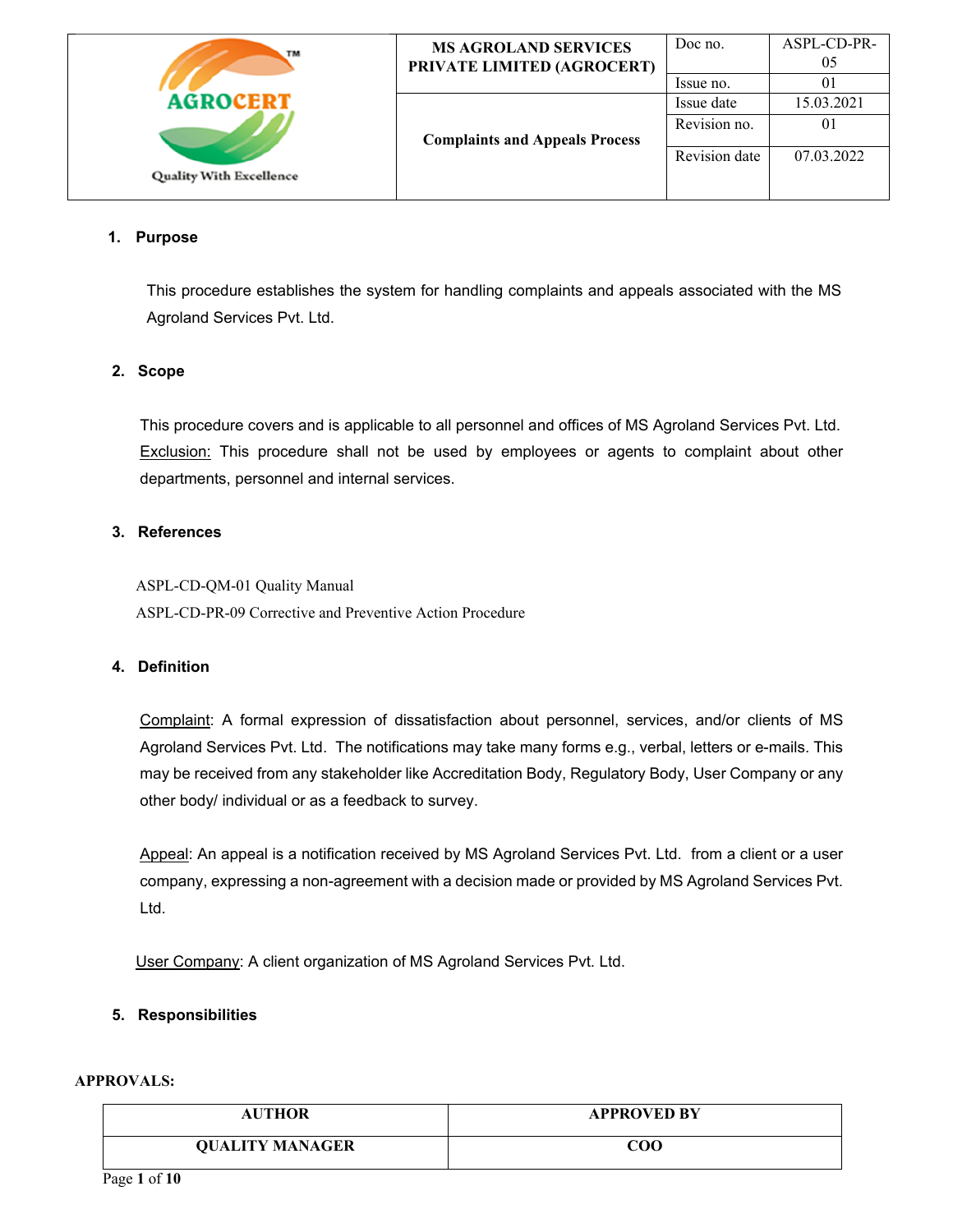| TM                             | <b>MS AGROLAND SERVICES</b><br>PRIVATE LIMITED (AGROCERT) | Doc no.<br>Issue no.       | ASPL-CD-PR-<br>05<br>01 |
|--------------------------------|-----------------------------------------------------------|----------------------------|-------------------------|
| <b>AGROCERT</b>                | <b>Complaints and Appeals Process</b>                     | Issue date<br>Revision no. | 15.03.2021<br>01        |
| <b>Quality With Excellence</b> |                                                           | Revision date              | 07.03.2022              |

COO is overall responsible for the managing and monitoring of this procedure-

- Appointing the investigation officer for the received and registered complaints and appeals
- Passing needful instructions to sub-ordinates or Divisions on allocation of resources as required for completing investigation.
- Identifying and deciding course of actions (both corrective and preventive),
- Intimating the complainant/ appellant of its status and course of actions through Quality Manager , if he/she is not involved,
- Final authority to determine the course of actions recommended by designated investigating officer

Quality Manager, deemed as coordinator, shall be responsible for-

- maintenance and regular updating of complaints and appeals
- coordination and firsthand contact for complaints and appeals
- monthly reporting of complaints and appeals summary to management.
- Coordination and maintaining communication with complainant/ appellant

Appeals Committee (as appointed by Technical Committee Management Committee / COO in *para 7.2.3 of this procedure*) shall be responsible for second line resolution of appeals where appellant is not convinced of the outcome of appeal's review taken up in the first line resolution by COO.

Investigation officer (as designated) shall be responsible for:

- conducting investigation,
- root cause analysis,
- suggesting or recommending

**Any person, who is part of the complaint/ appeal or its cause (i.e., in case of conflict of interest), shall not be allowed to participate in the complaint/ appeal handling process in any way. In case someone connected with the complaint or appeal is appointed due to lack of information, COO shall appoint another suitable person to replace the person involved.** 

# **6. Procedure of complaints**

| <b>AUTHOR</b>          | <b>APPROVED BY</b> |
|------------------------|--------------------|
| <b>QUALITY MANAGER</b> | COO                |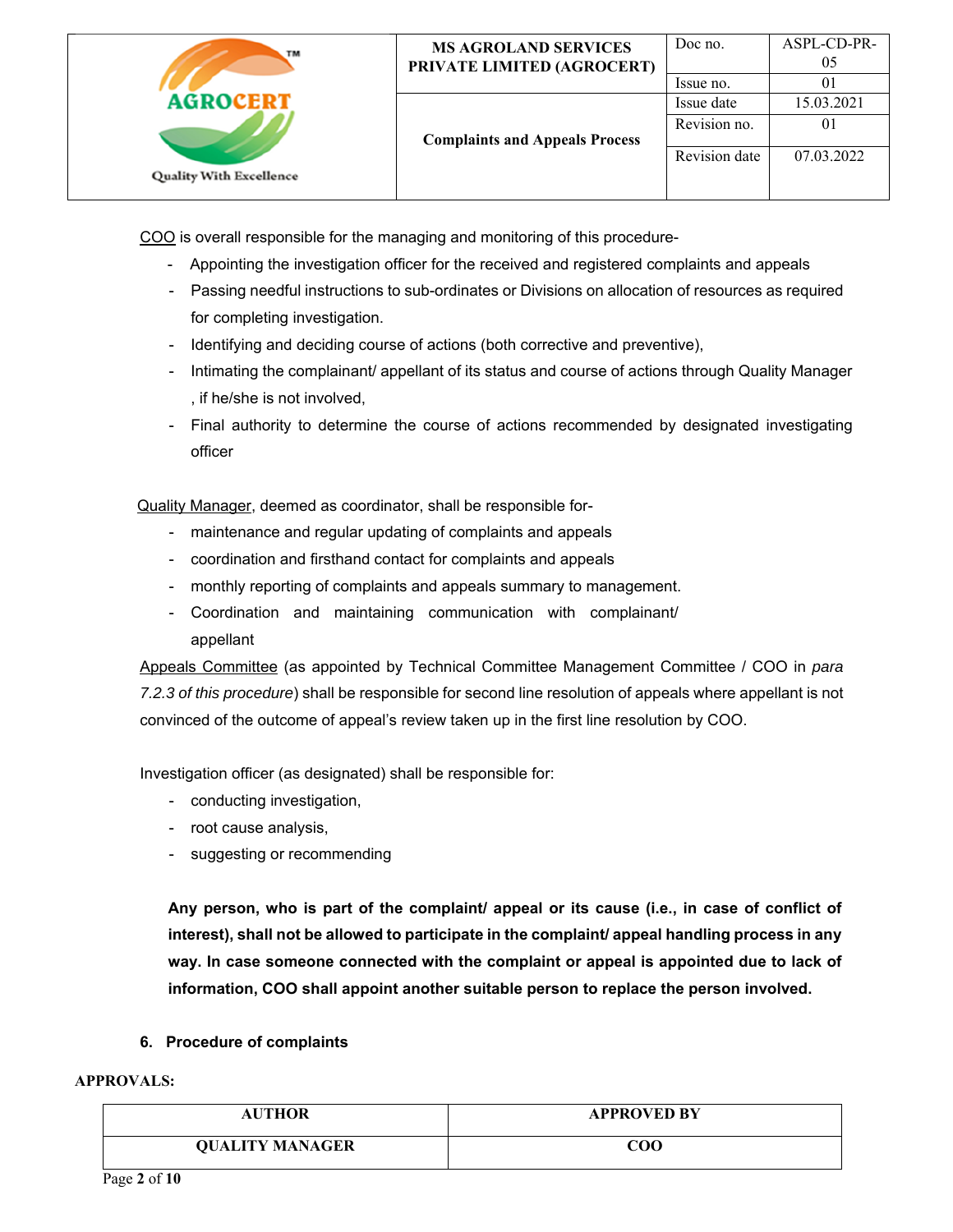| TM                             | <b>MS AGROLAND SERVICES</b><br>PRIVATE LIMITED (AGROCERT) | Doc no.                                 | ASPL-CD-PR-<br>05      |
|--------------------------------|-----------------------------------------------------------|-----------------------------------------|------------------------|
| <b>AGROCERT</b>                | <b>Complaints and Appeals Process</b>                     | Issue no.<br>Issue date<br>Revision no. | 01<br>15.03.2021<br>01 |
| <b>Quality With Excellence</b> |                                                           | Revision date                           | 07.03.2022             |

#### **6.1. General**

The complaint in general shall be classified and determined, before being entered into complaint and appeal registration form by Quality Manager, whether complaint relates to MS Agroland Services Pvt. Ltd. (including its employees) or is about its clients. The further course of investigation, validating information and corrective action shall depend on this classification which is outlined in subsections *6.2 and 6.3 of this procedure*.

MS Agroland Services Pvt. Ltd. shall keep the complainant updated throughout the process and MS Agroland Services Pvt. Ltd. shall further determine, in agreement with the client (or complainant), the extent to which the subject of complaint and/or resolution shall be made publicly accessible like publishing on websites, advertising in newspaper etc. keeping the confidentiality into consideration. However, this shall be available for reviews by Accreditation Board Audits and reviews for verification as and when demanded.

All the received complaints shall be analyzed during the Management Review to indicate the weaknesses and further shall form a part of corrective actions for process improvement.

**In all cases, persons engaged in the complaint-handling process are different from those who carried out the audits and made the certification decisions. Submission, investigation and decision on complaints shall not result in any discriminatory actions against the complainant.** 

## **6.2. Processing of complaints about Certification Division (AgroCert)**

On receiving a complaint, the relevant details are recorded on a complaint and appeal registration form by Quality Manager within 1 day of receipt of complaint. The details of complaint are then apprised to COO who shall, determining the seriousness of the complaint, appoint or designate or assign an independent investigator (one who is not connected with content of complaint) within a timeline of another 3 days from intimation by Quality Manager. COO shall decide on resource

| AUTHOR                 | <b>APPROVED BY</b> |
|------------------------|--------------------|
| <b>QUALITY MANAGER</b> | COO                |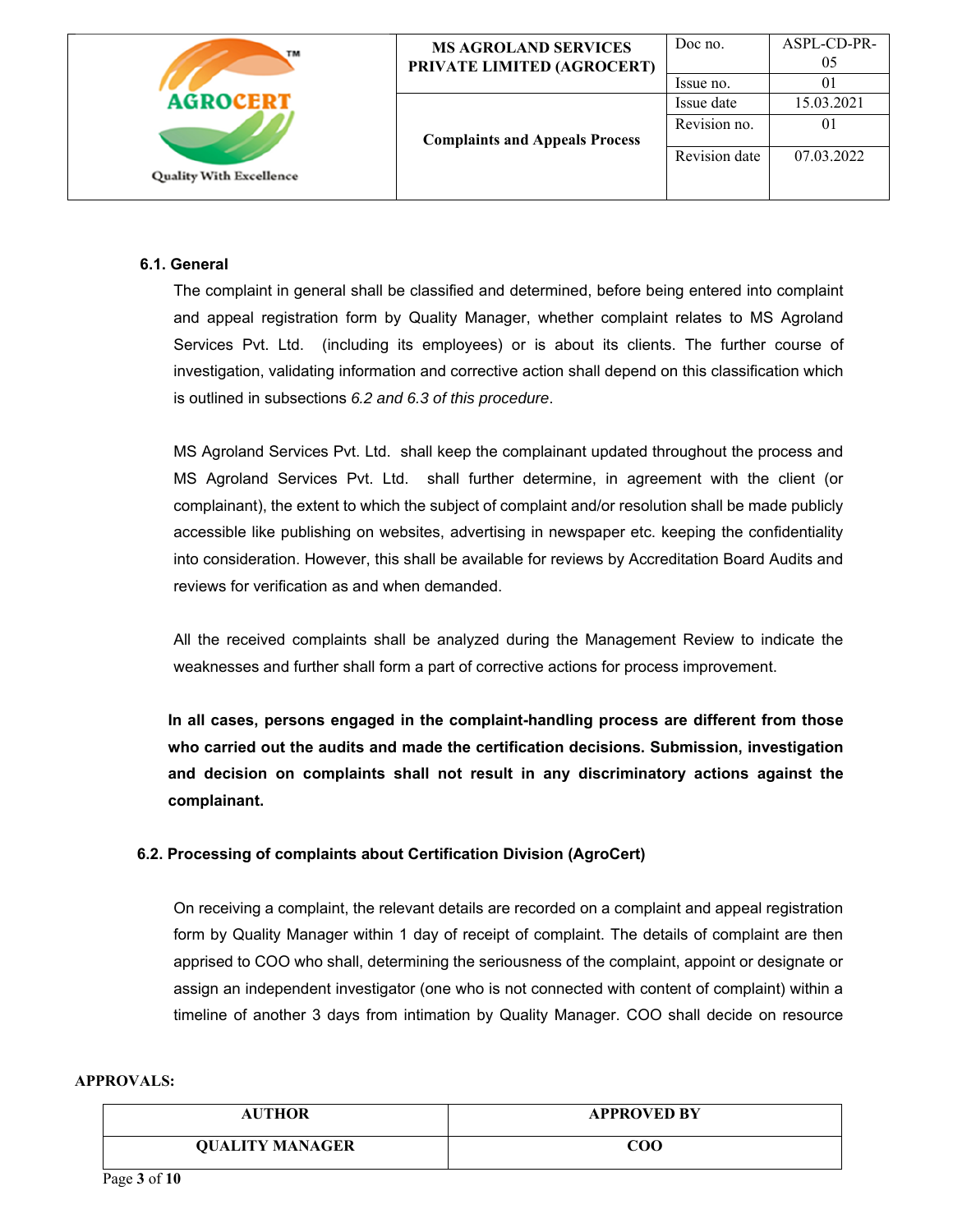| TM                             | <b>MS AGROLAND SERVICES</b><br>PRIVATE LIMITED (AGROCERT) | Doc no.<br>Issue no.       | ASPL-CD-PR-<br>05     |
|--------------------------------|-----------------------------------------------------------|----------------------------|-----------------------|
| <b>AGROCERT</b>                | <b>Complaints and Appeals Process</b>                     | Issue date<br>Revision no. | 15.03.2021<br>$_{01}$ |
| <b>Quality With Excellence</b> |                                                           | Revision date              | 07.03.2022            |

allocation for completing investigation into complaints and as such shall be responsible for directing or instructing all departments/personnel as required to complete investigation.

The investigation shall be used to establish a trail of events using following ways (not an exhaustive list) –

- Identify the cause of the problem and gather and verify all necessary information for verifying the chain of events
- Recording of statements of the MS Agroland Services Pvt. Ltd. employees (the subject of complaint)
- Recording of statements of complainants

Designated investigator shall investigate into complaint and find out the reasons and root-cause within minimum possible time. However, there shall not be any fixed deadline for completing investigation considering that a transparent and fair investigation may require detailed analysis of various issues. Upon completion of investigation, designated investigator shall submit a detailed investigation report along with recommendations (which can be in any format) to COO. COO shall have discretionary power to accept and implement recommendations in *toto* or in partial. However, there shall be a written justification for ignoring recommendations. Investigation report together with recommendations shall form the basis for course of redressal and future course of preventive actions.

Once agreement has been reached on satisfactory resolution of the complaint, the Quality Manager shall:

- Update the complaint form,
- Provide written confirmation of the action to complainant that will be or has been taken to resolve complainant's grievance.

Apart from confirming to the complainant what action has been taken to resolve their complaint, the complainant must be advised of their right to appeal against the handling of their complaint before Appeals panel. That is, if the complainant is not happy with the resolution of their grievance with MS Agroland Services Pvt. Ltd. they may lodge a written appeal with Appeals panel.

| <b>AUTHOR</b>          | <b>APPROVED BY</b> |
|------------------------|--------------------|
| <b>QUALITY MANAGER</b> | COO                |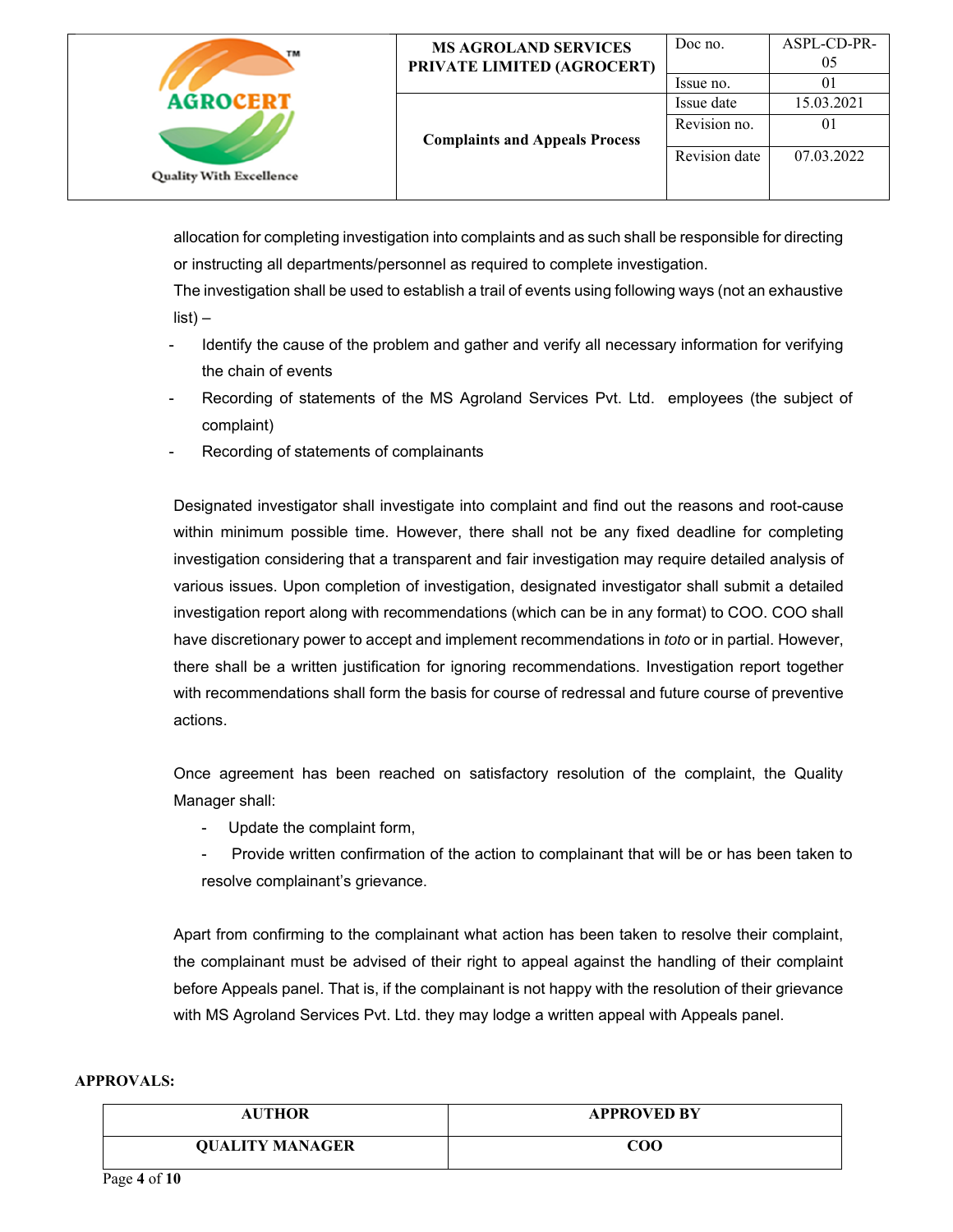| <b>TM</b>                      | <b>MS AGROLAND SERVICES</b><br>PRIVATE LIMITED (AGROCERT) | Doc no.<br>Issue no.       | ASPL-CD-PR-<br>05<br>01 |
|--------------------------------|-----------------------------------------------------------|----------------------------|-------------------------|
| <b>AGROCERT</b>                | <b>Complaints and Appeals Process</b>                     | Issue date<br>Revision no. | 15.03.2021<br>01        |
| <b>Quality With Excellence</b> |                                                           | Revision date              | 07.03.2022              |

#### **6.3. Processing of Complaints about Certification Division (AgroCert)'s Clients**

On receiving a complaint, complaints can be received in writing only-either by letter, email or web portals etc. Upon receiving it is required to be recorded with unique number identification and an acknowledgement is required to be sent to the client. The complaint form (and other relevant details) is passed to COO. COO then reviews the significance of complaint and then assigns an investigation officer. Wherever, conditions permit, COO shall be investigation officer for complaints relating to violation of certification norms by any certified client. If a decision is taken to investigate a complaint; the method and resources allocated to the investigation is left to the discretion of COO. Progress of such investigations shall be reported as described above.

At the discretion of the COO, client which is the subject of a complaint, may be informed that MS Agroland Services Pvt. Ltd. is investigating a complaint made against it within 2-4 weeks of taking the decision for investigation based on the severity of the complaint. The client under the purview of complaint may also be informed of the outcome of the investigation. However, the content of disclosure shall be mandatorily be governed by the following terms:

- Degree and type of information given to a third-party is governed by MS Agroland Services Pvt. Ltd. Rules relating to confidentiality.
- Identity of the complainant shall not be disclosed without the complainant's expressed permission to do so.

If the complaint is solely about lack of service or a commercial dispute, the investigating officer shall organize a letter, over the signature of a Manager, outlining MS Agroland Services Pvt. Ltd.'s role to the complainant within seven (7) days from receiving the complaint. Once required action has been implemented, Quality Manager completes the entries and updates the Annex 11 Complaint and Appeal Handling Registration Form. If the complainant is not satisfied with complaint resolution, procedure allows complainant to further file appeal in accordance to appeals procedure outlined in *para 7*. In cases related to complaint against certified client, continuity of the effectiveness of the implemented system for organic certification shall be verified by MS Agroland Services Pvt. Ltd.

#### **6.4 Corrective and Preventive action**

| <b>AUTHOR</b>          | <b>APPROVED BY</b> |
|------------------------|--------------------|
| <b>QUALITY MANAGER</b> | COO                |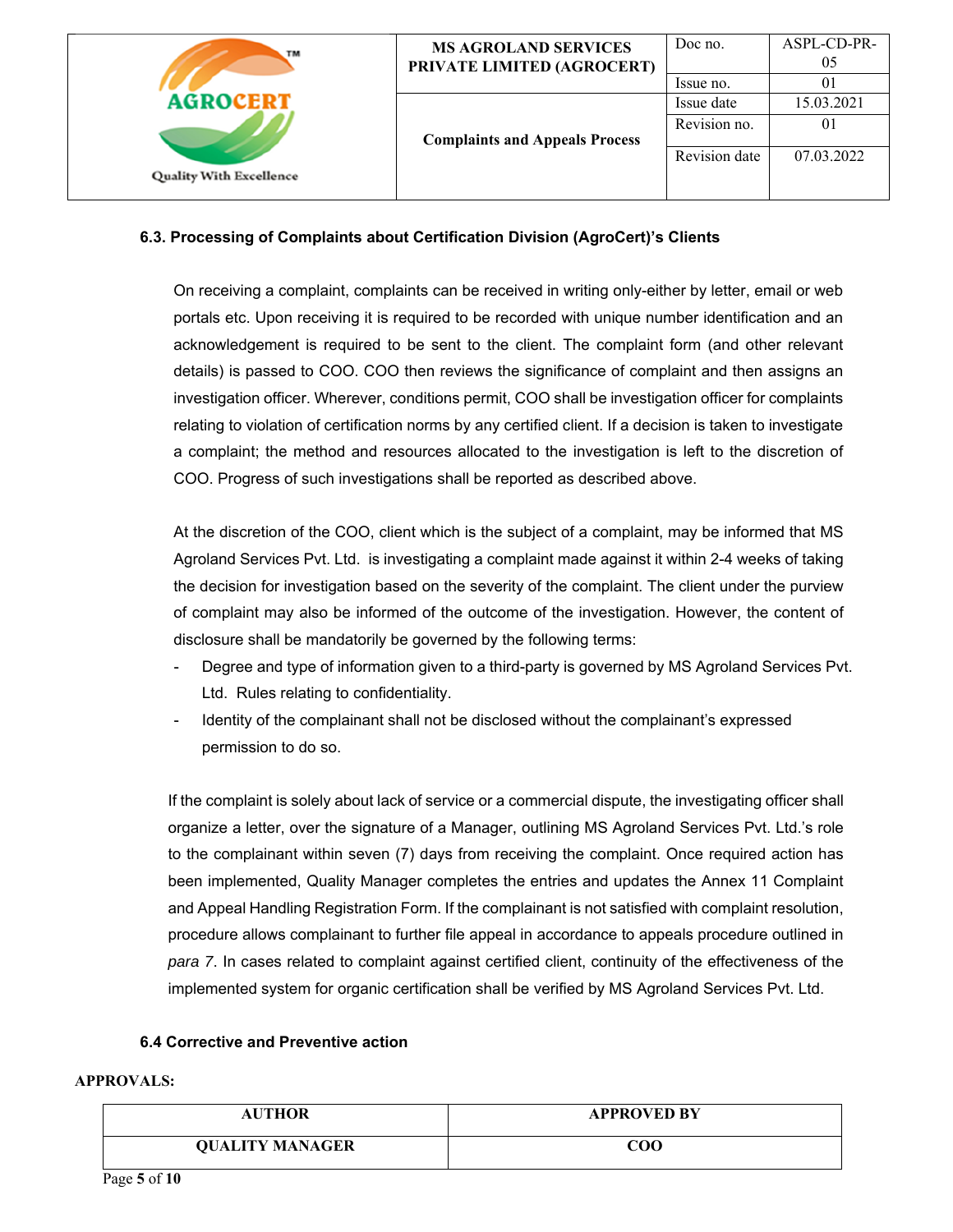| TM                             | <b>MS AGROLAND SERVICES</b><br>PRIVATE LIMITED (AGROCERT) | Doc no.<br>Issue no.       | ASPL-CD-PR-<br>05<br>01 |
|--------------------------------|-----------------------------------------------------------|----------------------------|-------------------------|
| <b>AGROCERT</b>                | <b>Complaints and Appeals Process</b>                     | Issue date<br>Revision no. | 15.03.2021<br>01        |
| <b>Quality With Excellence</b> |                                                           | Revision date              | 07.03.2022              |

Where complaint pertain to certification activities of MS Agroland Services Pvt. Ltd. and further validated from investigations, corrective and preventive actions shall include-

- Counselling and training of the concerned employees or all,
- Provisioning of resources to bring improvement in transparency and compliance
- Other corrective/ preventive action as required depending upon the course of investigation

Where complaint pertain to certified clients regarding violation of certification norms and further validated from investigation, Corrective and preventive actions shall include-

- Suspension and withdrawal of certificate,
- **Fines**
- Other corrective/ preventive action as required depending upon course of the investigation

## **7 Procedure of Appeals**

#### **7.1 General**

In the event that a complainant disagrees with a certification decision of MS Agroland Services Pvt. Ltd. or issues as referred in section 6 of this procedure, they are entitled to respond in writing giving reasons and appeal within 14 days of being officially informed of certification decision/ outcome of complaint investigation process. The client shall be guided by Quality Manager/ COO on the process of the appeals. In the first line response to appeal filed by complainant (referred as Appellant), COO shall first try to resolve the matter in the manner explained in para 7.2.1 of the appeals procedure.

Should the outcome of this first line resolution (or review) still be unacceptable to the client, appellant have recourse to the appeals panel process defined as second line resolution in paragraph 7.2.2. The procedure of appeals shall be made accessible to general public (either through public website or by making the hard printed copy of the procedure available on request) and if required Quality Manager shall further guide the appellant to file appeal by making available appeal application forms *Annex A11* Complaints and Appeals Registration Form.

| <b>AUTHOR</b>          | <b>APPROVED BY</b> |
|------------------------|--------------------|
| <b>QUALITY MANAGER</b> | COO                |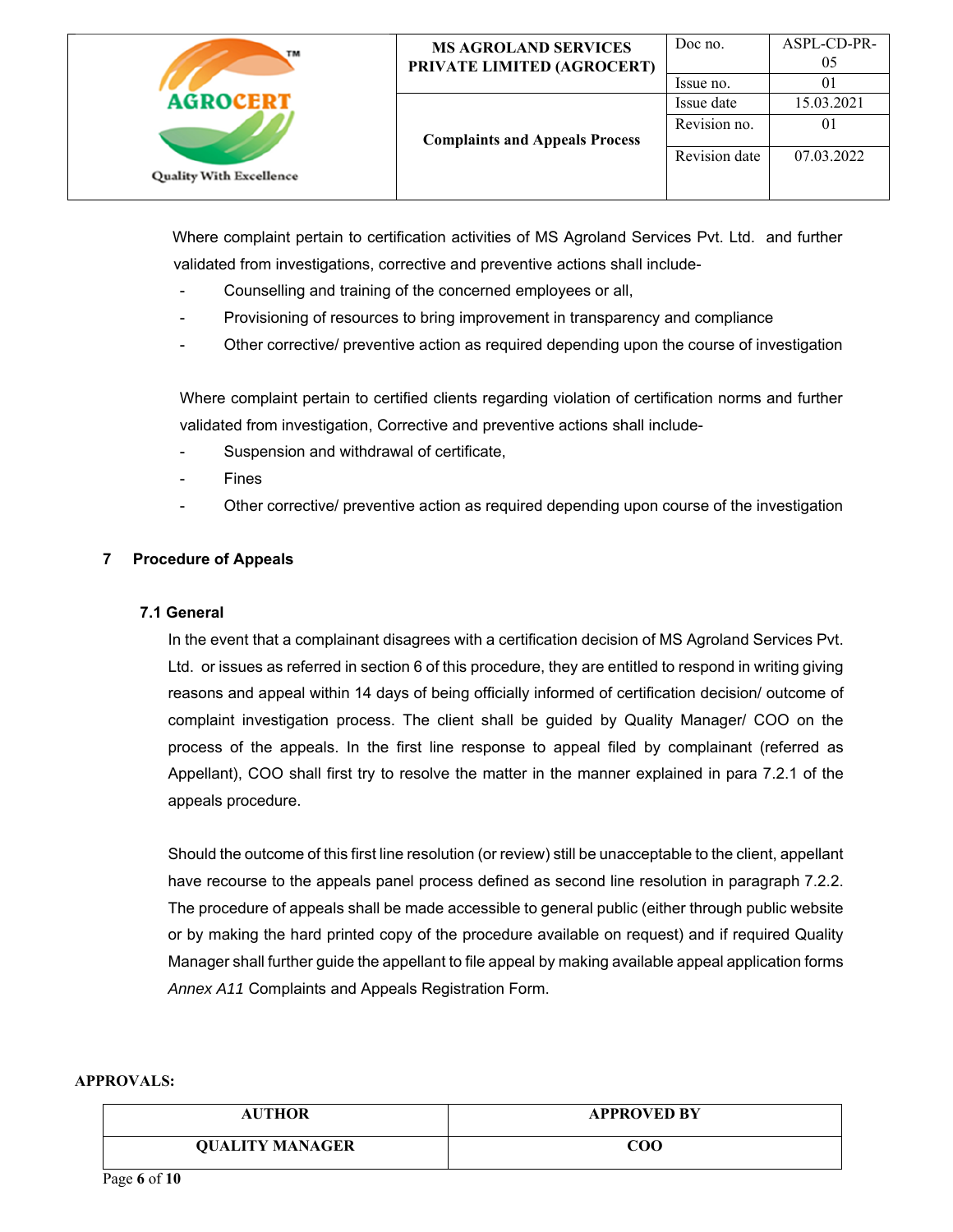| <b>TM</b>                      | <b>MS AGROLAND SERVICES</b><br>PRIVATE LIMITED (AGROCERT) | Doc no.<br>Issue no.       | ASPL-CD-PR-<br>05<br>01 |
|--------------------------------|-----------------------------------------------------------|----------------------------|-------------------------|
| <b>AGROCERT</b>                | <b>Complaints and Appeals Process</b>                     | Issue date<br>Revision no. | 15.03.2021<br>01        |
| <b>Quality With Excellence</b> |                                                           | Revision date              | 07.03.2022              |

**In all cases, persons engaged in the appeals-handling process and decision-making process (taking the decision, review of the decision and approval of the decision) are different from those who carried out the audits and made the certification decisions.** 

**Submission, investigation and decision on appeals shall not result in any discriminatory actions against the appellant.** 

## **7.2 Procedure of Appeals**

Appeals can be received in writing only-either by letter, email or web portals etc. Upon receiving it is required to be recorded with unique number identification and an acknowledgement is required to be sent to the appellant. Further, a preliminary review is required to be conducted to confirm the validity of the appeal. Every appeal is required to be responded in writing to the appellant in timely manner (less than 30 calendar days, in general) after investigation. If investigation is expected to take more than 1 month, an interim progress report is required to be sent to the appellant. Action is required to decided based on the result/ outcome of investigation. While taking action, it is required to take into account the result of any previous similar appeals. Recurring issues or serious issues related to the system shall trigger the requirement for correction, root cause analysis and corrective action to prevent the recurrence as per the procedure of corrective and preventive action ASPL-CD-PR-09 and clause 7.2.6 and 6.4 of this procedure.

Following steps are taken for the resolution of the appeal:

## **7.2.1 First Line Resolution**

In the first line response to appeal filed by the complainant (hereafter referred as appellant), COO shall first try to resolve the issue by further investigation in the similar process as explained in section 6 of this procedure. The appellant shall be kept apprised of the ongoing appeals investigation taken up by MS Agroland Services Pvt. Ltd. The outcome of this investigation and final decision shall be informed to the appellant by COO in writing within 3 days of conclusion of investigation.

| <b>AUTHOR</b>          | <b>APPROVED BY</b> |
|------------------------|--------------------|
| <b>QUALITY MANAGER</b> | COO                |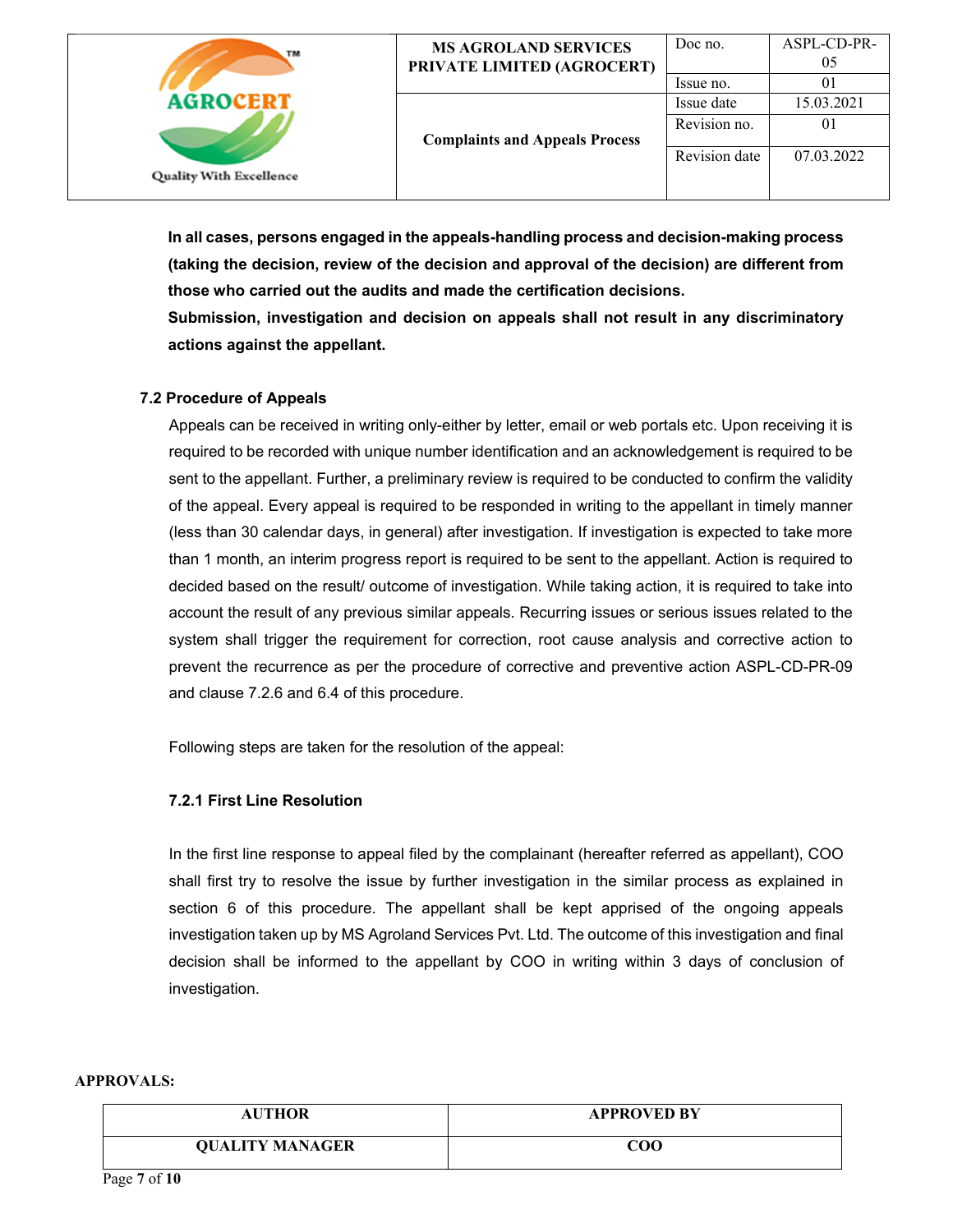| TM                             | <b>MS AGROLAND SERVICES</b><br>PRIVATE LIMITED (AGROCERT) | Doc no.                                 | ASPL-CD-PR-<br>05      |
|--------------------------------|-----------------------------------------------------------|-----------------------------------------|------------------------|
| <b>AGROCERT</b>                | <b>Complaints and Appeals Process</b>                     | Issue no.<br>Issue date<br>Revision no. | 01<br>15.03.2021<br>01 |
| <b>Quality With Excellence</b> |                                                           | Revision date                           | 07.03.2022             |

## **7.2.2 Second Line Resolution**

Where appellant files for re-appeal, COO shall refer the matter to Appeals Committee in accordance to rules laid down in constitution of Appeals committee in 7.2.3 of this procedure. Representatives of MS Agroland Services Pvt. Ltd. and the appellant shall be entitled to be heard in confidence by the Appeal Committee Panel. The Appeal Committee Panel's decision, based on the majority of the Appeal Panel as declared by its Chairman, shall be final and will be communicated to the Appellant in writing within 7 days of the panel meeting and decision. The findings of Appeals Committee shall be binding on both MS Agroland Services Pvt. Ltd. and the appellant. Both Appellant and MS Agroland Services Pvt. Ltd. shall be required to take corrective action as outlined in para 7.2.6 of this appeals procedure. Resources for organizing meeting and appeals investigation shall be arranged by COO as explained in paragraph in 7.2.3 on Appeals Cost.

# **7.2.3 Appeals Committee Constitution**

Chairperson of the Management Committee shall appoint a panel to hear the appeal. The panel referred as Appeals Committee shall comprise a Chairperson and two members, none of whom shall have any interest or direct association with the subject of the appeal or have been involved with the related audit or certification process. The Panel shall meet within 30 days of the receipt of the request for appeal. The appellant shall be given at least 14 clear days' notification of the constitution of the Appeal Panel, the time and place of the meeting.

The appellant has the right to state objections to the Appeal Committee Panel's constitution. Such objections shall be in writing and shall be communicated to the MS Agroland Services Pvt. Ltd. at least 7 clear days before the scheduled date for the Panel meeting. at its next scheduled meeting, or sooner if this would lead to a period of longer than 30 days between the appeal communication and the Panel's meeting, upon which the Board will decide whether or not to accept the appellant's objections and amend the constitution of the Panel accordingly. The appellant will be informed in writing of the Board's decision and of a new date for the hearing of the appeal in cases of such reconstitution.

| <b>AUTHOR</b>          | <b>APPROVED BY</b> |
|------------------------|--------------------|
| <b>QUALITY MANAGER</b> | COO                |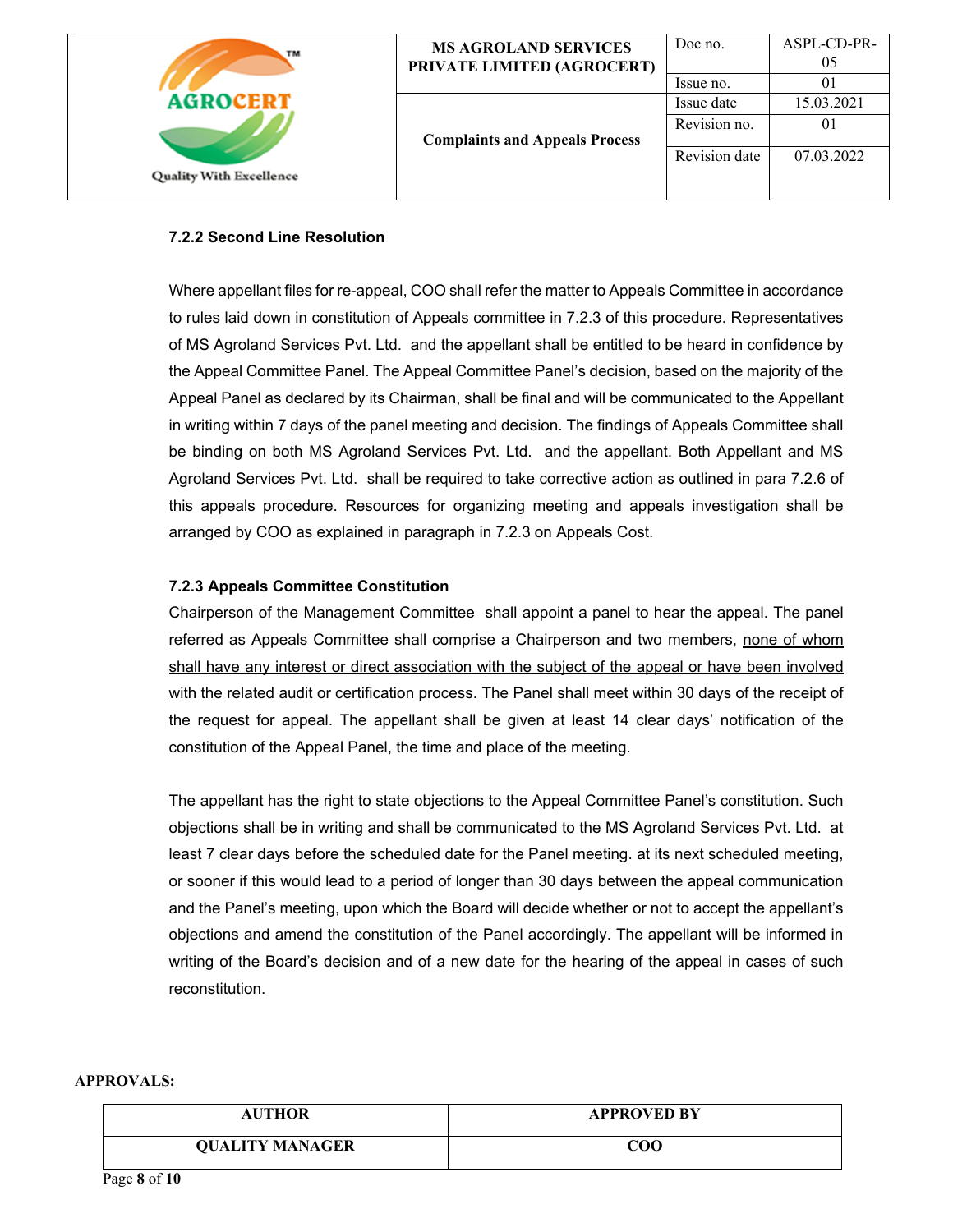| TM                             | <b>MS AGROLAND SERVICES</b><br>PRIVATE LIMITED (AGROCERT) | Doc no.<br>Issue no.       | ASPL-CD-PR-<br>05 |
|--------------------------------|-----------------------------------------------------------|----------------------------|-------------------|
| <b>AGROCERT</b>                | <b>Complaints and Appeals Process</b>                     | Issue date<br>Revision no. | 15.03.2021<br>01  |
| <b>Quality With Excellence</b> |                                                           | Revision date              | 07.03.2022        |

# **7.2.4 Appeals Cost**

MS Agroland Services Pvt. Ltd. India reserves the right to charge the Appellant, reasonable costs for this second line of independent appeals resolution through invoicing as defined in paragraphs 7.2.2. Levy of charges will be notified in advance at the time of second line resolution and may be charged to the appellant ahead of any review commencing. COO, in the meantime, shall arrange for resources necessary for constitution and meeting of the Appeals Committee which shall then be used for determining the charges to be invoiced.

# **7.2.5 Liabilities**

Under no circumstances shall MS Agroland Services Pvt. Ltd. or its employees or agents be liable for any losses, damages, charges, costs or expenses of whatever nature which any approved producer, applicant or scheme member may suffer or incur by reasons of or arising from the administration or the performance of their respective obligations in connection with the Certification Scheme, except where costs arise as a result of the gross negligence or willful default of such persons.

## **7.2.6 Corrective Action**

In cases where appeal outcome requires, COO shall authorize for suitable corrective action as per para 6.4 of this procedure depending upon nature of outcome of review by Appeals Committee.

7.2.7 MS Agroland Services Pvt. Ltd. shall communicate the next steps after receiving the decision of appeal committee to the certificate holder/ client. In case the certificate holder/ client is not satisfied with the MS ASPL appeal process, the certificate holder can submit a complaint against the MS ASPL to the CVB responsible for the oversight of the CB.

## **8. Records**

| <b>Record Name</b>                        | <b>Responsibility</b> | <b>Record Location</b>         | <b>Period</b> |
|-------------------------------------------|-----------------------|--------------------------------|---------------|
| ASPL-CD-ANX-12                            | Quality               | MS Agroland Services Pvt. Ltd. | 05            |
| <b>Complaint and Appeals Report Form</b>  | Manager               |                                | years         |
| ASPL-CD-ANX-11                            | Quality               | MS Agroland Services Pvt. Ltd. | 05            |
| <b>Complaint and Appeals Registration</b> | Manager               |                                | years         |

| <b>AUTHOR</b>          | <b>APPROVED BY</b> |
|------------------------|--------------------|
| <b>QUALITY MANAGER</b> | COO                |